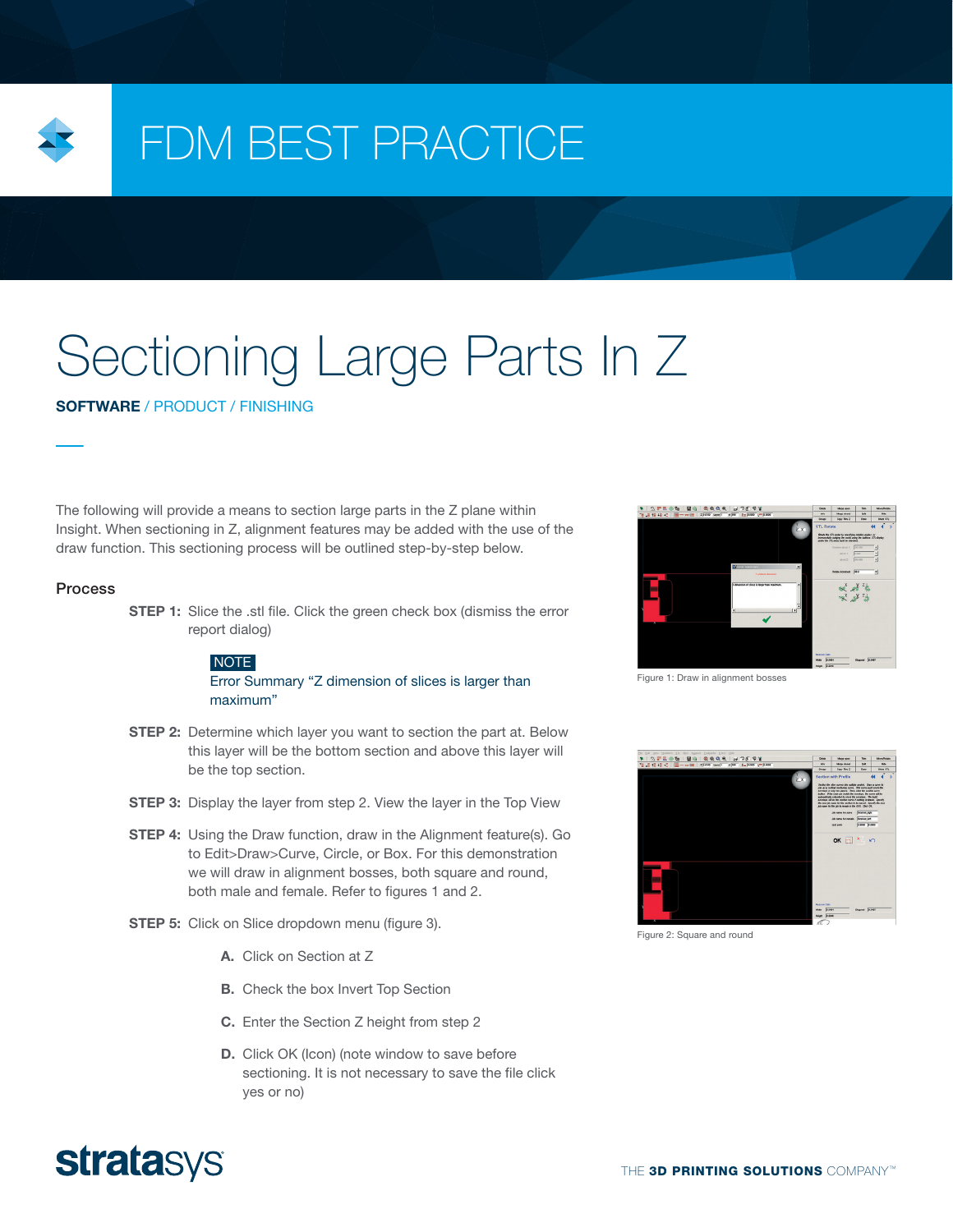- E. Click OK (Icon) to save the top section it will then be filed away
- **STEP 6:** Display the top slice of the remaining section in the top view
- **STEP 7:** Offset the Alignment Features for clearance (figure 4).
	- A. Click on Edit (dropdown menu)
	- **B.** Click on Offset
	- C. Set the direction to Inside
	- D. Set distance to .001
	- E. Set destination group to Same as Selected
	- F. Set keep original to No
	- G. Select Alignment Features and click OK (Icon)
- **STEP 8:** Extrude Alignment Features Up (figure 5).
	- A. Click on Edit (dropdown menu)
	- B. Click on Copy Curves Thru Z
	- C. Set Copy Mode to Specify thru Layer
	- D. Set Thru Layer to Sectioning Height Plus Length of Alignment Feature(s) (approximately .25)
	- E. Check Offset Direction and set to the Inside
	- F. Set Offset distance to .0002
	- G. Set the Destination Group to Same as Selected
	- H. Select the Alignment Features and click OK (Icon)
- **STEP 9:** Delete the Alignment Features at the Z section height only
	- A. Click Edit (dropdown menu)
	- B. Click Delete
	- C. Select the Alignment Features and click OK (Icon)
- **STEP 10: Process Supports and Toolpaths**
- **STEP 11:** Save the file and close
- **STEP 12: Open the Top Section**
- **STEP 13:** Display the Top Layer, note the alignment features.
- **STEP 14:** Extrude Alignment Features Down to Make the Pockets for the Bottom Section.



Figure 3: Slice Menu



Figure 4: Offset Alignment Features



Figure 5: Extrude Alignment Features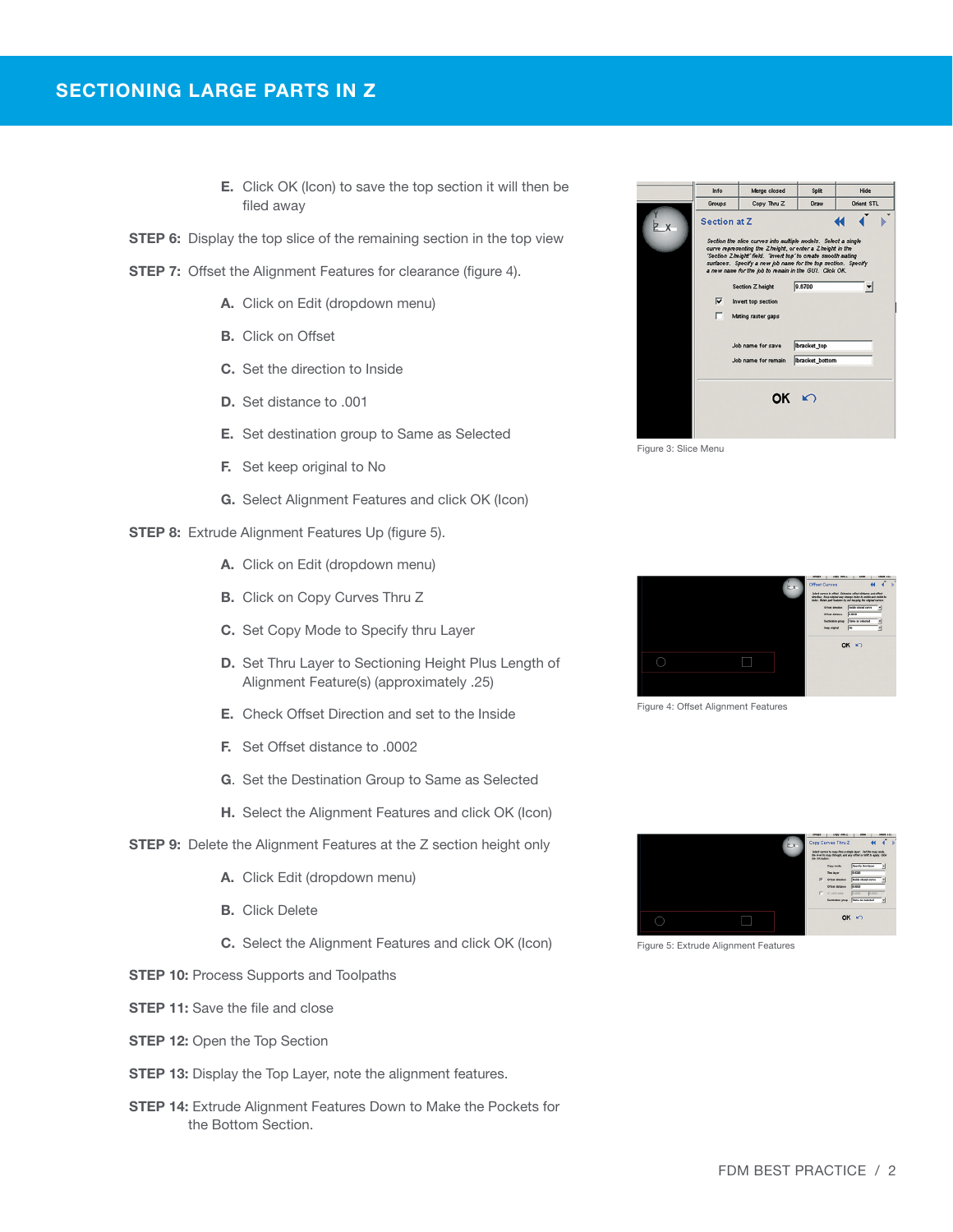- A. Click on Edit (dropdown menu)
- B. Click on Copy Curves thru Z
- C. Set Copy Mode to Specify thru Layer
- D. Set thru Layer to Current Layer Minus Length of Alignment Feature (approximately .25)
- E. Set Destination Group to Same as Selected
- F. Select Alignment Features and Click OK (Icon)
- **STEP 15: Process Supports and Toolpaths**

**STEP 16: Open the Top Section**